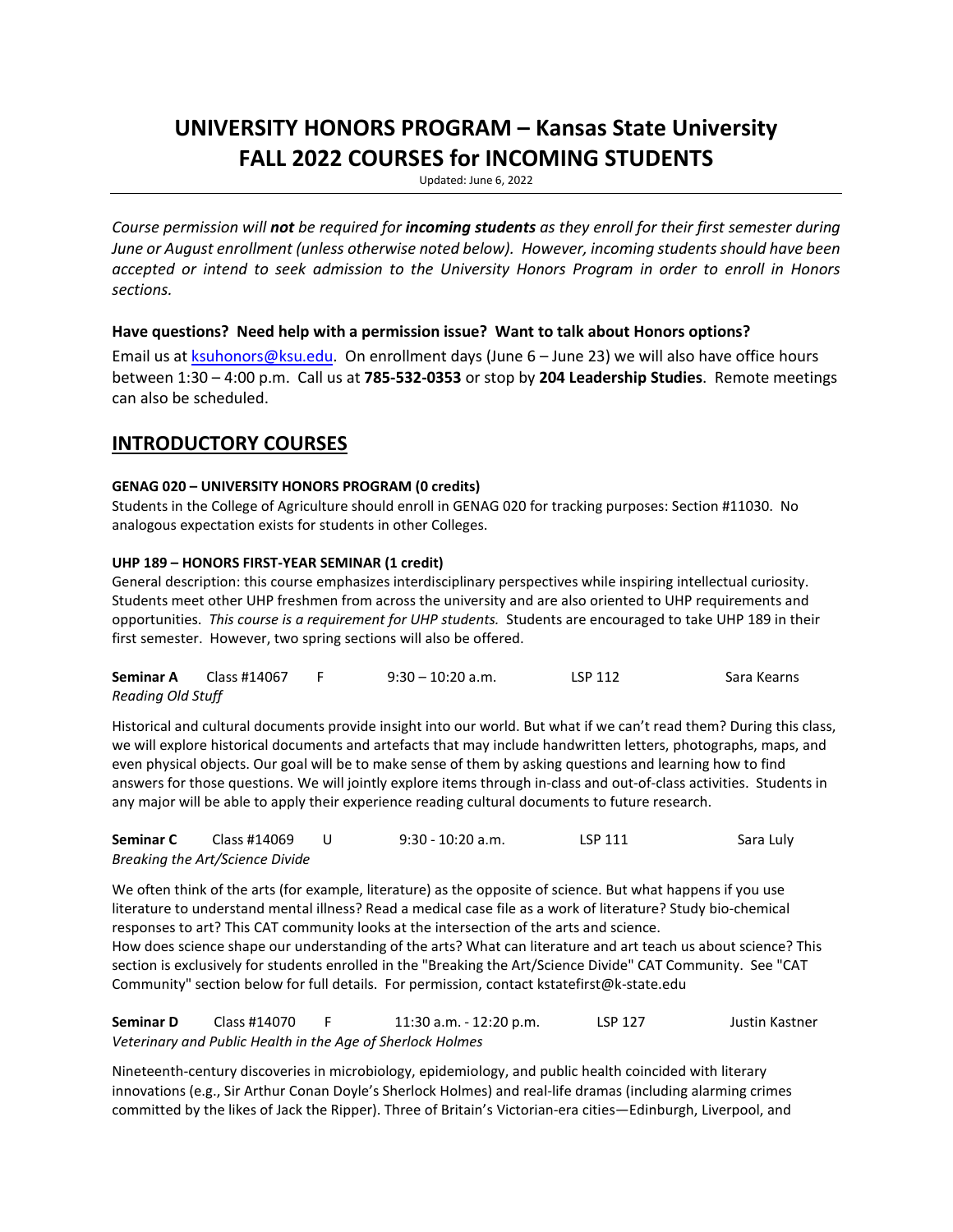London— provided colorful contexts in which public health leaders (including physicians, veterinarians, and medical officers of health) began to sort out (and set aside) professional differences for larger societal goals. This course, designed primarily (but not exclusively) for pre-medicine, pre-veterinary, and pre-health-profession honors students, follows the growth of these inter-professional partnerships. Through lectures, readings, and primarysource materials, students will meet memorable figures who had a hand in late 19th-century advancements in human medicine, veterinary public health, food safety, and the "One Health" philosophy.

**Seminar F** Class #14072 M 4:00-4:50 p.m. Eisenhower 012 Deepak Subramony *Technology, Culture, and Power*

In today's 'Information Age' economic system, technology = power. Besides, within today's globalized human societies, technology also embodies and transmits people's cultures and values. In this seminar we explore the fascinating role of technology in influencing power dynamics, setting off cultural trends, and shaping ethical/moral values across this diverse planet of ours.

**Seminar G** Class #14073 U 4:00 – 4:50 p.m. Eisenhower 016 Slawomir Dobrzanski *Music, Politics, and Ideology*

Have you ever wondered how music reflects the political, social, and economic struggles of its times? Do people compose music to support an existing political order, or do they create music to provoke revolution and transformation? In this seminar we explore how selected Western classical music pieces have impacted human politics. It also examines events from music history that have significantly influenced our recent ideological battles.

**Seminar I** Class #16991 T 9:30 – 10:20 a.m. LSP 111 Valerie Padilla Carroll *How to Save the World: Gender, Justice, and Food*

How can we make the world more sustainable and just? What responsibility do humans have to the natural environment? How does race, class, gender, and global location intersect in environmental issues? In this class we explore how food, sustainability, and environmental action intersect with gender and learn the actions you can take to make a better, more sustainable, and just world.

| Seminar J | Class #16989                             | W | $1:30 - 2:20$ p.m. | <b>LSP 111</b> | Kelsie Doty |
|-----------|------------------------------------------|---|--------------------|----------------|-------------|
|           | Understanding Sustainability and Fashion |   |                    |                |             |

Learn about the world of sustainable fashion and how to navigate it. In this course, students explore how garments are produced, why the fashion industry is currently problematic for ecological and social sustainability, and how we can rethink fashion for the future.

| Seminar K                  | Class #16990 | $3:30-4:20 p.m.$ | LSP 113 | Colleen White |
|----------------------------|--------------|------------------|---------|---------------|
| Music in Times of Conflict |              |                  |         |               |

Explores music's transformative role in protest movements and as propaganda during conflicts across the globe. Curated playlists from Jazz, Country, Soul, Hip Hop, Rock, Folk, Rap, and more encourage students to analyze sociopolitical issues through historical and contemporary music.

| Section F | Class #13601 |  | $3:30-4:20 p.m.$ | Durland 1027 | Bailey Ann Sullivan |
|-----------|--------------|--|------------------|--------------|---------------------|
|-----------|--------------|--|------------------|--------------|---------------------|

This course, taken as part of the *Honors Engineering Community* Residential CAT Community (more information below) will substitute for UHP 189. It must be added, through K-State First, as part of the *Honors Engineering Community* CAT Community. Please note that Section F is the only section that will substitute for UHP 189.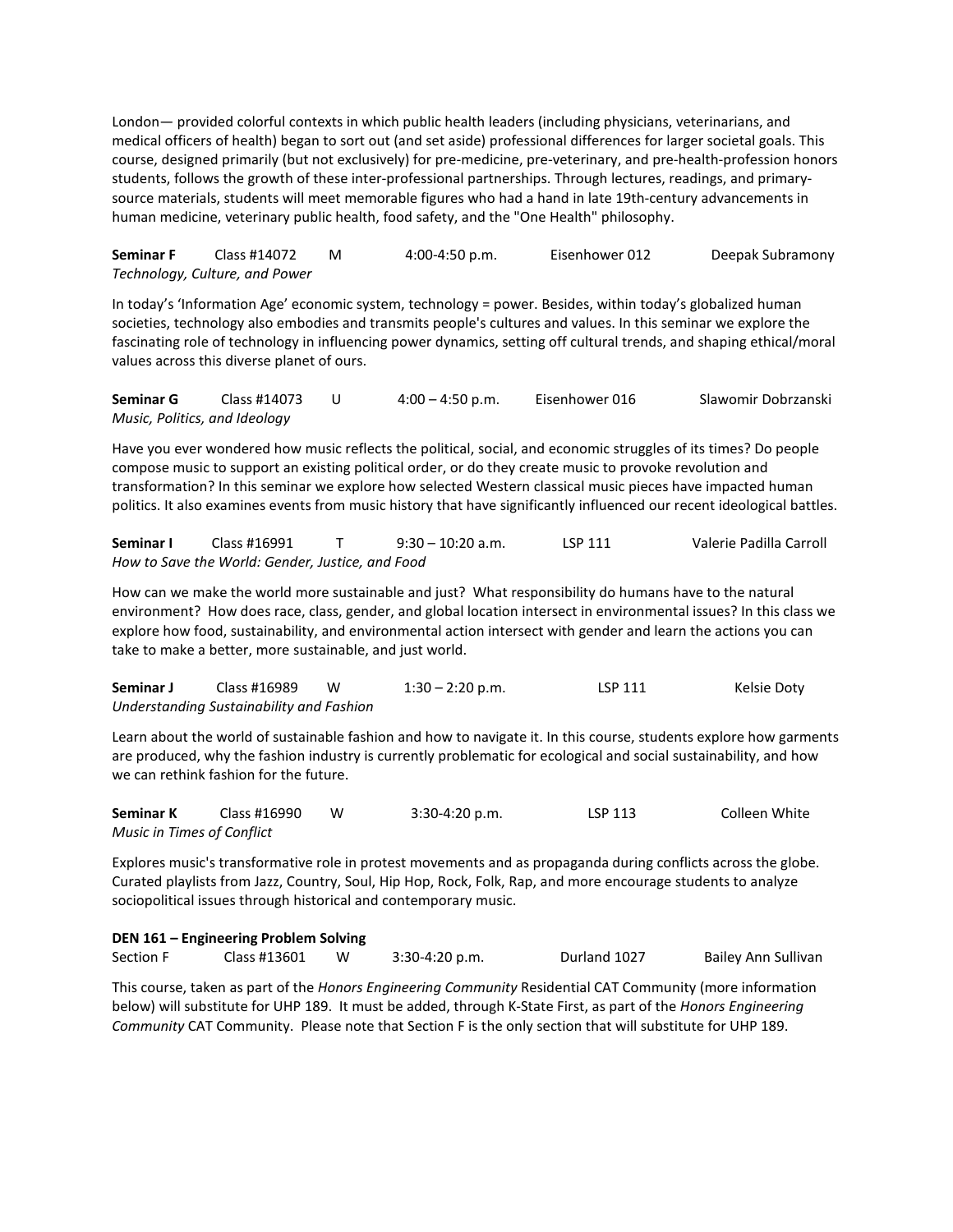### **HONORS COURSE OPTIONS**

### **AGEC 121 – Honors Agricultural Economics and Agribusiness** (3 credits)

Lecture Class #11907 TU 9:30 – 10:45 a.m. Waters Annex 104B Jason Bergtold

Suggested for all UHP students interested in the agricultural economy. A study of economic principles, with emphasis on their application to the solution of farm, agribusiness, natural resource and agricultural industry problems in relationship to other sectors of the United States economy and foreign countries. The course will include extensive discussion, writing, and computer assignments on application of economic principles to realworld problems and issues. K-State 8: Empirical & Quantitative Reasoning, Social Sciences.

Note: First-year students only. *Permission required from either Agricultural Economics or the Honors Program*.

### **ANTH 210 – Honors Introduction to Cultural Anthropology** (3 credits)

| Lecture | Class #13059 | <b>MWF</b> | $9:30 - 10:20$ a.m. | Waters 350 | Jessica Falcone |
|---------|--------------|------------|---------------------|------------|-----------------|
|         |              |            |                     |            |                 |

Introduction to basic ethnology and ethnography; technical, social, and religious characteristics of cultural systems; discussion and independent study. K-State 8: Global Issues & Perspectives, Social Sciences.

### **CHM 220 – Honors Chemistry 1** (5 credits)

| Lecture    | Class #10500 | MTWU | $8:30 - 9:20$ a.m.  | King 004         | <b>Christer Aakeroy</b> |
|------------|--------------|------|---------------------|------------------|-------------------------|
| Recitation | Class #10501 |      | $8:30 - 9:20$ a.m.  | King 004         | Christer Aakeroy        |
| Lab 01B    | Class #10502 |      | $2:30 - 5:20$ p.m.  | Chem/Biochem 236 | Michael Hinton          |
| Lab 03B    | Class #12011 | w    | $2:30 - 5:20$ p.m.  | Chem/Biochem 236 | Michael Hinton          |
| Lab 04B    | Class #12183 | W    | $11:30 - 2:20$ p.m. | Chem/Biochem 236 | Michael Hinton          |

First course of a two-semester study of chemical principles. Intended for students with a strong background in Chemistry. Honors Chemistry I &II (CHM 250) covers the same material as CHM 210, CHM 230, and CHM 371 (Chemistry I, Chemistry II and Chemical Analysis). K-State 8: Natural & Physical Sciences, Empirical & Quantitative Reasoning.

No Honors permission required but must have a composite ACT score of 26+ to enroll.

### **COMM 109 – Honors Public Speaking** (3 credits)

| Lecture | Class #12023 |  | MWF $8:30 - 9:20$ a.m. | Nichols 301 | Craig Brown |
|---------|--------------|--|------------------------|-------------|-------------|
|---------|--------------|--|------------------------|-------------|-------------|

Speech preparation and delivery; a survey of topics basic to rhetoric, communication and linguistics. Fulfills an All-University Rhetoric Requirement (substitute for COMM 105 or 106).

### **DAS 300 – The Great Conversation: Primary Text Certificate Core Course** (3 credits)

| Lecture | Class #11981 | $1:05 - 2:20$ p.m. | Calvin 209 | Laurie Johnson |
|---------|--------------|--------------------|------------|----------------|
|         |              |                    |            |                |

This team-taught course will provide students with the intellectual equipment needed to read significant primary texts that have informed important themes in intellectual history. The class will show students how these primary texts form the basis of an ongoing historical "conversation." Focusing on the theme of civic virtue (how various regimes promote a particular virtue and endeavor to help citizens to be better people, to be fully human) students will learn how great ideas in fields ranging from philosophy to literature to science can be traced though history, and how thinkers from other eras respond to and argue with thinkers from the past, using their arguments as the foundation and/or proving ground for their own ideas. Students should come away with a better ability to read and appreciate the significance of the primary texts that they will encounter in their classes and throughout their lives. K-State 8: Historical Perspectives.

| <b>ENGL 210 - Honors English (3 credits)</b> |              |            |                    |         |            |  |  |
|----------------------------------------------|--------------|------------|--------------------|---------|------------|--|--|
| Recitation                                   | Class #12025 | <b>MWF</b> | $1:30 - 2:20$ p.m. | ECS 231 | Anna Goins |  |  |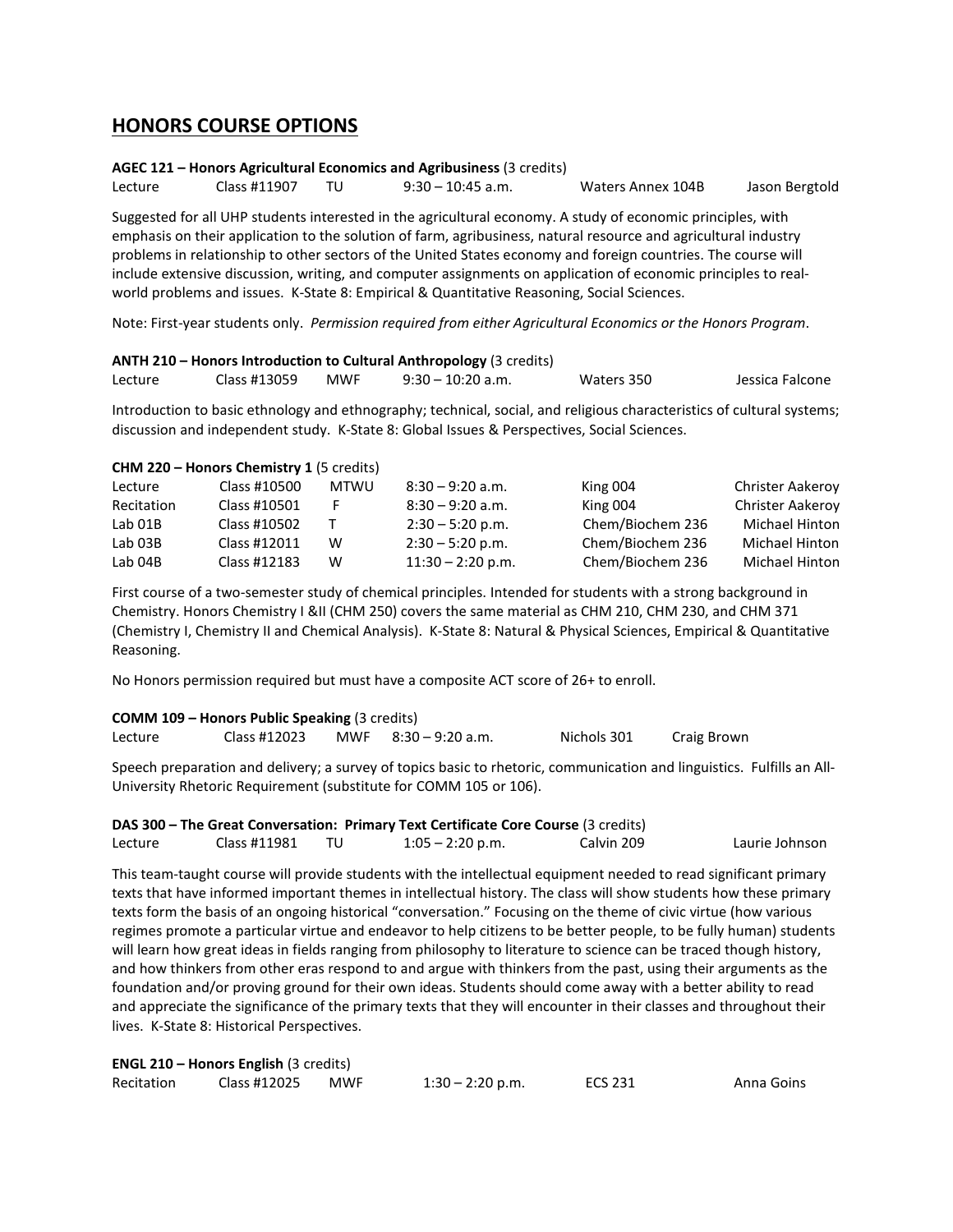Descartes, famously wrote, "I doubt, therefore I am — or what is the same — I think, therefore I am," thus establishing a key tenet of the Western worldview: we know we are alive because we can contemplate just what that means. We are all trying to make sense of the world and our place in it, and we will use this class to explore how young people, in particular, have sought to define themselves in the modern world. How do we know when to conform and when to rebel, when to believe and when to doubt? What motivates our decisions and builds our sense of political agency? What societal structures impact that agency? Ultimately, you will seek to answer this question for yourself: Who do I want to be in the world? We will read and watch a variety of texts in this hands-on seminar that will include regular writing exercises and a critical essay project and depend upon engaged peer discussions and writing workshops.

In most cases, ENGL 210 can be applied as equivalent to either ENGL 100: Expository Writing I or ENGL 200: Expository Writing II.

| <b>ENGL 297: Honors Introduction to the Humanities (3 credits)</b> |              |     |                 |         |               |  |  |
|--------------------------------------------------------------------|--------------|-----|-----------------|---------|---------------|--|--|
| Recitation                                                         | Class #10882 | MWF | 12:30-1:20 p.m. | ECS 231 | Anne Longmuir |  |  |

A discussion-based survey of selected works of history, literature, and philosophy of central importance in the Western cultural tradition. We'll read from key texts that helped shape the modern world, considering questions such as what is the meaning of freedom? What is the value of an individual person? What is the proper relationship of the individual and state? What is the function of art? As we read, we'll think about how power and human difference have inflected responses to these and other questions in different historical periods. Texts are likely to include works by Sophocles, Plato, Dante, Machiavelli, Aphra Behn, Mary Wollstonecraft, John Ruskin, George Eliot, W. E. B. Dubois, and Toni Morrison. Expect lively conversation and the chance to develop your ideas through 3-4 writing assignments. K-State 8: Aesthetic Interpretation, Historical Perspectives. Additional note for A&S students: any section will fulfill either the Philosophy, Western Heritage or Literary & Rhetorical Arts requirement.

Note: First-year students only. Some seats reserved for *Breaking the Art/Science Divide* CAT Community (see below).

### **LEAD 251: Honors Leadership I (3 credits)**

| Lecture | Class #13186 |  | $1:05-2:20$ p.m. | Leadership 112 | Mary Tolar |
|---------|--------------|--|------------------|----------------|------------|
|---------|--------------|--|------------------|----------------|------------|

Course is the Honors equivalent of LEAD 212: Introduction to Leadership Concepts and counts as the first course in the sequence for Leadership Studies minors.

Note: Some seats reserved for *Honors Engineering Community* students (see Honors CAT Communities below).

| <b>MC 110 - Mass Communication in Society (3 credits)</b> |              |            |                   |            |              |  |
|-----------------------------------------------------------|--------------|------------|-------------------|------------|--------------|--|
| Lecture                                                   | Class #12156 | <b>MWF</b> | 9:30 - 10:20 a.m. | Kedzie 210 | Nick Homburg |  |

A historical, social, legal, economic, and technological study of mass communication and its role and impact in society. K-State 8: Historical Perspectives.

This is a first year seminar course and is reserved for incoming students. *Permission required from either JMC or the Honors Program*.

**MATH 350 – Mathematical Scholars Calculus III** (5 credits) Lecture Class #16886 MWTUF 11:30 a.m. – 12:20 p.m. Cardwell 122 Gabe Kerr

MATH 350 (along with MATH 351 in Spring 2023) will form the second-year Calculus sequence for students in the [Mathematical Scholars Program](https://www.math.ksu.edu/ugrad/msp/) (MSP). However, students do not need to be in the MSP to take the course. Math 350/351 will provide an integrated approach to linear algebra, multivariable calculus and ordinary differential equations. Students will learn conceptual and computational techniques of linear algebra first and find immediate applications for ordinary differential equations and multivariable calculus. Topics include vector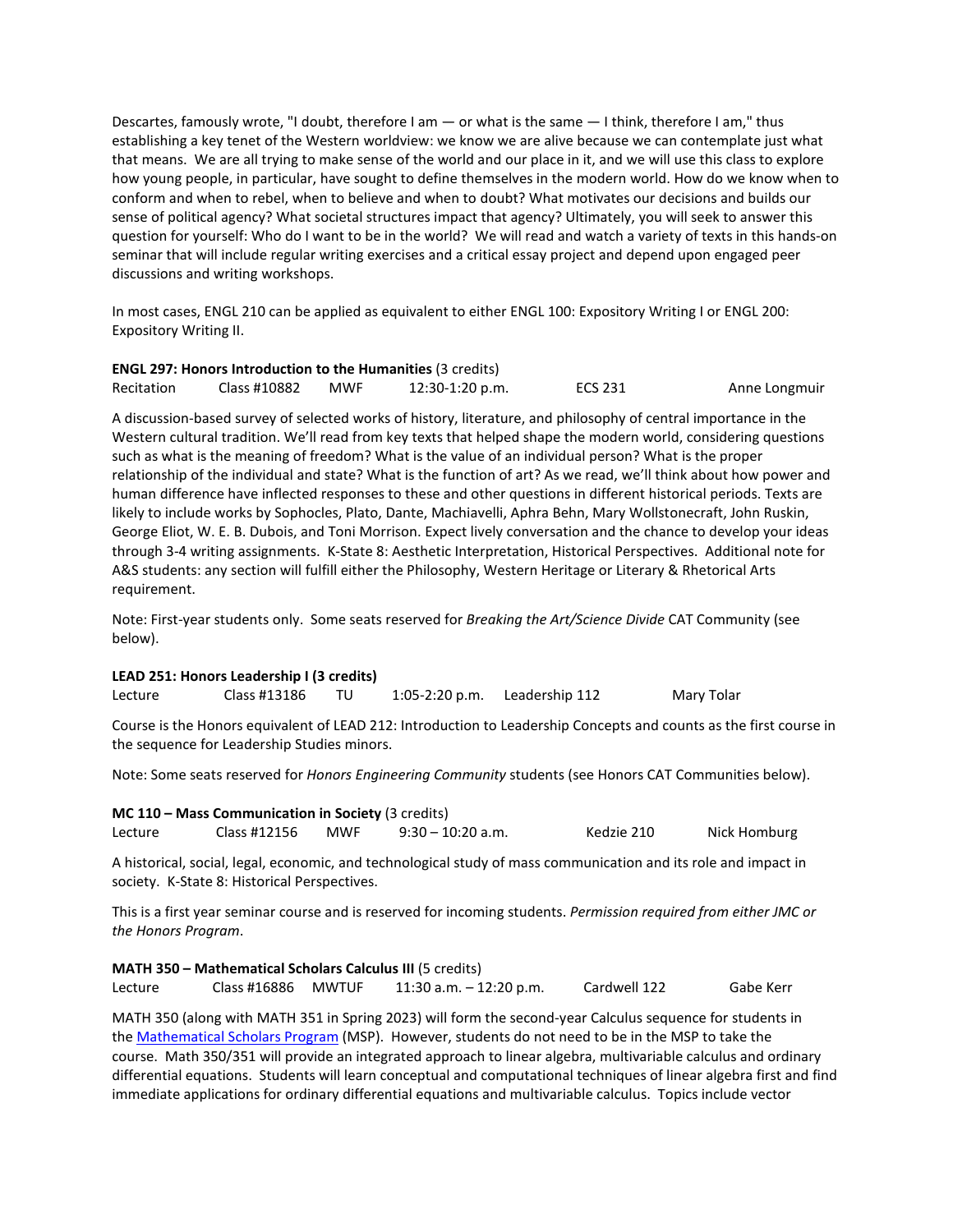spaces, linear transformations, solutions to matrix equations, dimension, rank, eigenvalues, inner products, Sylvester's Theorem, multi-linear algebra, vector valued functions, vector fields and general ordinary differential equations. Applications to three-dimensional geometry and ordinary differential equations will be made throughout.

### **HONORS COURSES BY PRE-ESTABLISHED CONTRACT**

Simply enroll in the course and then sign onto the contract in HAL [\(www.k-state.edu/ksuhonors/hal\)](http://www.k-state.edu/ksuhonors/hal). Here are screen-capture instructions for how to sign onto a Pre-Established contract:

<https://www.k-state.edu/ksuhonors/courses/documents/student-course-precontracting-instructions.pdf>

| ANTH 314: Introduction to the World's Religions (3 credits) |  |
|-------------------------------------------------------------|--|
|-------------------------------------------------------------|--|

Lecture A Class #14105 MWF 9:30 – 10:20 a.m. Waters 132 Michael Wesch

Survey of religious beliefs, practices, and experiences from around the world. Emphasis is on religious practices and experiences in different cultural contexts. K-State 8: Social Sciences & Global Issues and Perspectives.

|           | CLSCS 501: Comedy, Humor, and Satire in Classical Literature (3 credits) |  |                  |            |                    |
|-----------|--------------------------------------------------------------------------|--|------------------|------------|--------------------|
| Lecture A | Class #14692                                                             |  | 11:30-12:45 p.m. | Kedzie 216 | Benjamin McCloskey |

A fun look at a wide variety of attempts at humor and jokes from the ancient Mediterranean. We'll read the only surviving roman jokebook, a bunch of Greek comedies, and grapple with Roman satire. K-State 8: Aesthetic Interpretation & Historical Perspectives.

### **FUNDAMENTALS OF GLOBAL FOOD SYSTEMS LEADERSHIP** (3 credits)

| GENAG 225 B       | Class #15180 | MWF $11:30 - 12:20 p.m$ Leadership $112$ Mary Kay Siefers |                                             |
|-------------------|--------------|-----------------------------------------------------------|---------------------------------------------|
| LEAD 225 A        | Class #16884 | MWF $11:30 - 12:20 p.m$ Leadership $112$ Mary Kay Siefers |                                             |
| <b>LEAD 225 B</b> | Class #15145 | TU $2:30 - 3:45$ p.m.                                     | Leadership 127 Mary Kay Siefers, Sara Gragg |
| GENAG 225 A       | Class #13717 | TU 2:30 $-$ 3:45 p.m.                                     | Leadership 127 Mary Kay Siefers, Sara Gragg |

Sections listed for the same time are the same course. Students have the option of enrolling through LEAD or through GENAG based on what best suits their curriculum.

An interdisciplinary approach to the fundamental roles people, policies, and cultures play in the global food system enterprise as it relates to sustainable food production, processing, distribution, and availability. Students will explore complexities within self, others, and community related to leadership in the context of a rapidly increasing global population. K-State 8: Aesthetic Interpretation & Global Issues and Perspectives.

### **EDCI 110: Foundations of Education**

| Lecture A | Class #14033 | TU  | $2:30-3:45$ p.m. | Bluemont 121 | Angie Messer, James Alberto                               |
|-----------|--------------|-----|------------------|--------------|-----------------------------------------------------------|
| Lecture B | Class #14034 | TU. |                  |              | 9:30-10:45 a.m. Bluemont 121 Angie Messer, James Alberto  |
| Lecture D | Class #14036 | TU  |                  |              | 1:05 – 2:20 p.m. Bluemont 121 Angie Messer, James Alberto |

Examines the historical, political, philosophical, and sociological foundations of education in the United States including the evolution of career and technical education and changing demographics; ethical and legal issues; governance and financial support; and contemporary curriculum issues. Includes critical thinking and reflective decision making about educational issues. K-State 8: Historical Perspectives, Human Diversity within the U.S.

## **GEOG 340: Natural Resources**

Lecture A Class #15914 Distance Laura Moley Laura Moley

The significance, environmental consequences, and locational characteristics of natural resources and resourcebased economic activities, including agriculture, fishing, forestry, and mining. Sustainability and conservation considerations related to natural resource extraction, management, and use. K-State 8: Global Issues and Perspectives, Natural and Physical Sciences.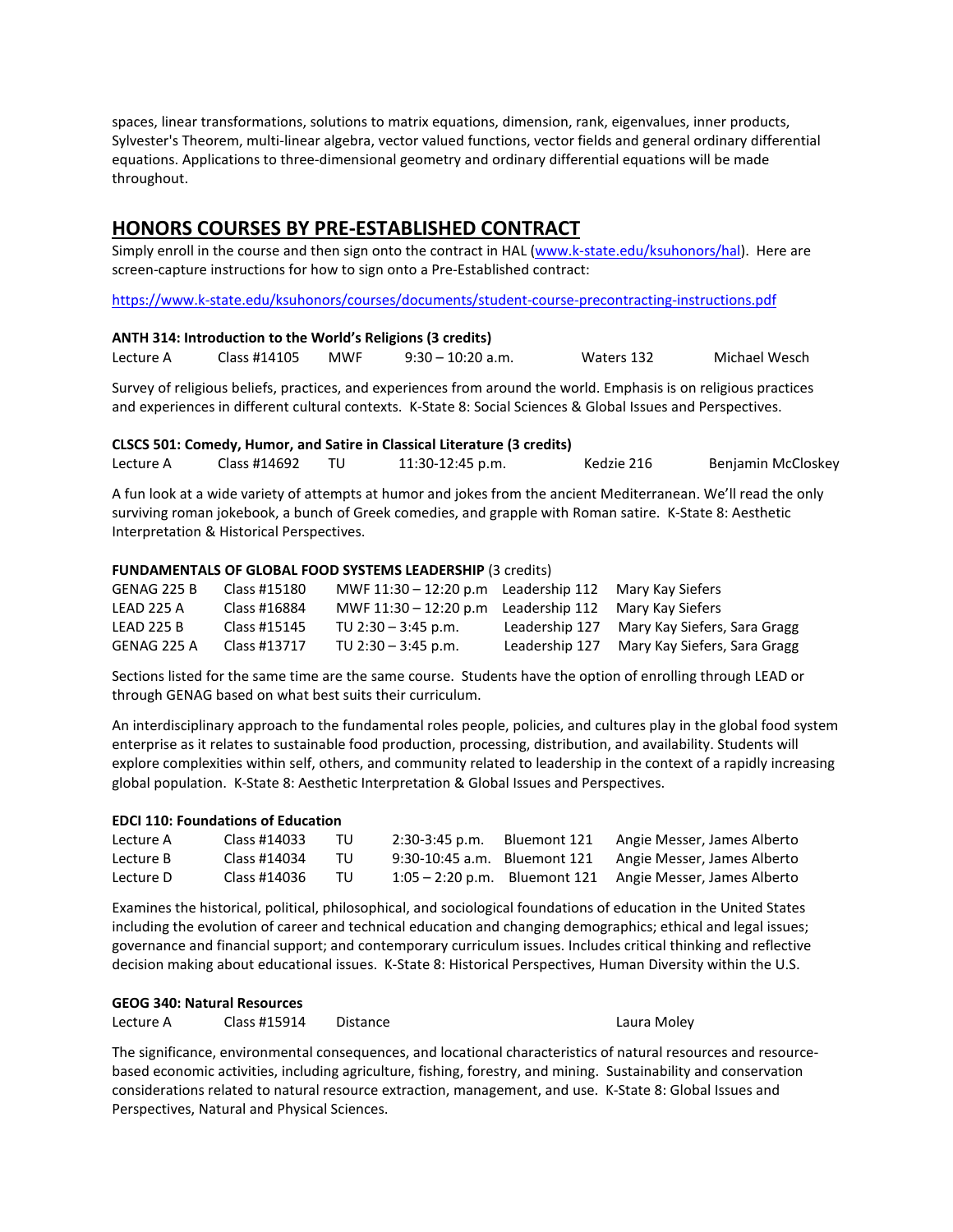Note: This course is remote. Section meets October 17<sup>th</sup> to December 16<sup>th</sup>.

### **GWSS 105: Introduction to Gender, Women and Sexuality Studies (3 credits)**

Lecture D Class #11906 MWF 1:30-2:20 p.m. Leasure 010 Rachel Levitt

An interdisciplinary analysis of personal experiences and social and political institutions as they shape and are shaped by the intersections of gender, race, class, sex, sexuality, ethnicity, nation, citizenship, and ability on local, national, and global levels. Topics include the roles of biology and social construction in shaping gender and sexuality, sources of structural inequities; and feminist, queer, trans, anti-racist, and anti-colonial activisms. K-State 8: Ethical Reasoning and Responsibility, Human Diversity within the U.S.

First-year seminar section. Seek permission through K-State First: [kstatefirst@ksu.edu.](mailto:kstatefirst@ksu.edu)

### **LATIN 101 – Latin I (5 credits)**

Recitation Class #13830 MTWU 9:30 – 10:20 a.m. Eisenhower 020 Benjamin McCloskey

An introductory study of the structure of Latin. First class in language sequence satisfying BA language requirement. K-State 8: Aesthetic Interpretation & Global Issues and Perspectives.

## **LATIN 301 – Intermediate Latin - Prose (3 credits)**

Recitation Class #13844 MWF 10:30 – 11:20 a.m. Bluemont 112 Benjamin McCloskey

Continuation of the study of Latin syntax and grammar, based upon reading of Roman prose. Topics may include Caesar, Cicero, or Sallust. Students who took some Latin in high school should be put in contact with Ben McCloskey (mccloskey@ksu.edu) for placement in an appropriate level of Latin. K-State 8: Aesthetic Interpretation & Global Issues and Perspectives.

### **THTRE 270: Introduction to Theatre (3 credits)**

Recitation Class #11891 MWF 10:30-11:20 pm. West Stadium 106 Shannon Blake Skelton

A comprehensive introduction to theatre: basic elements of theatre and theatre production, theatre history, dramatic literature, multicultural theatre traditions and perspectives, and the theatre experience. K-State 8: Aesthetic Interpretation, Historical Perspectives.

### **HONORS CAT COMMUNITIES**

K-State First enrolls students in CAT Communities; contact them a[t kstatefirst@k-state.edu](mailto:kstatefirst@k-state.edu) or call (785) 532-6057 (during June O&E). You can also call their main office at (785) 532-1501.

### *Honors CAT Community Option – Breaking the Art/Science Divide*

We often think of the arts (for example, literature) as the opposite of science. But what happens if you use literature to understand mental illness or read a medical case file as a work of literature? What if you analyze biochemical responses to art? Together we will explore the intersection of the arts and science so we can begin to understand how science shapes our understanding of the arts and the ways in which literature and art teach us about science. This CAT Community is for Honors students in the College of Arts and Sciences.

ENGL 297 Honors Introduction to the Humanities BIOL 198 Principles of Biology OR PSYCH 110 General Psychology\* UHP 189 Honors First-Year Seminar (section C)

\*Students interested in the Breaking the Art/Science Divide CAT Community only need to enroll in BIOL 198 or PSYCH 110, not both.

### *Honors Residential CAT Community Option – Honors Engineering Community*